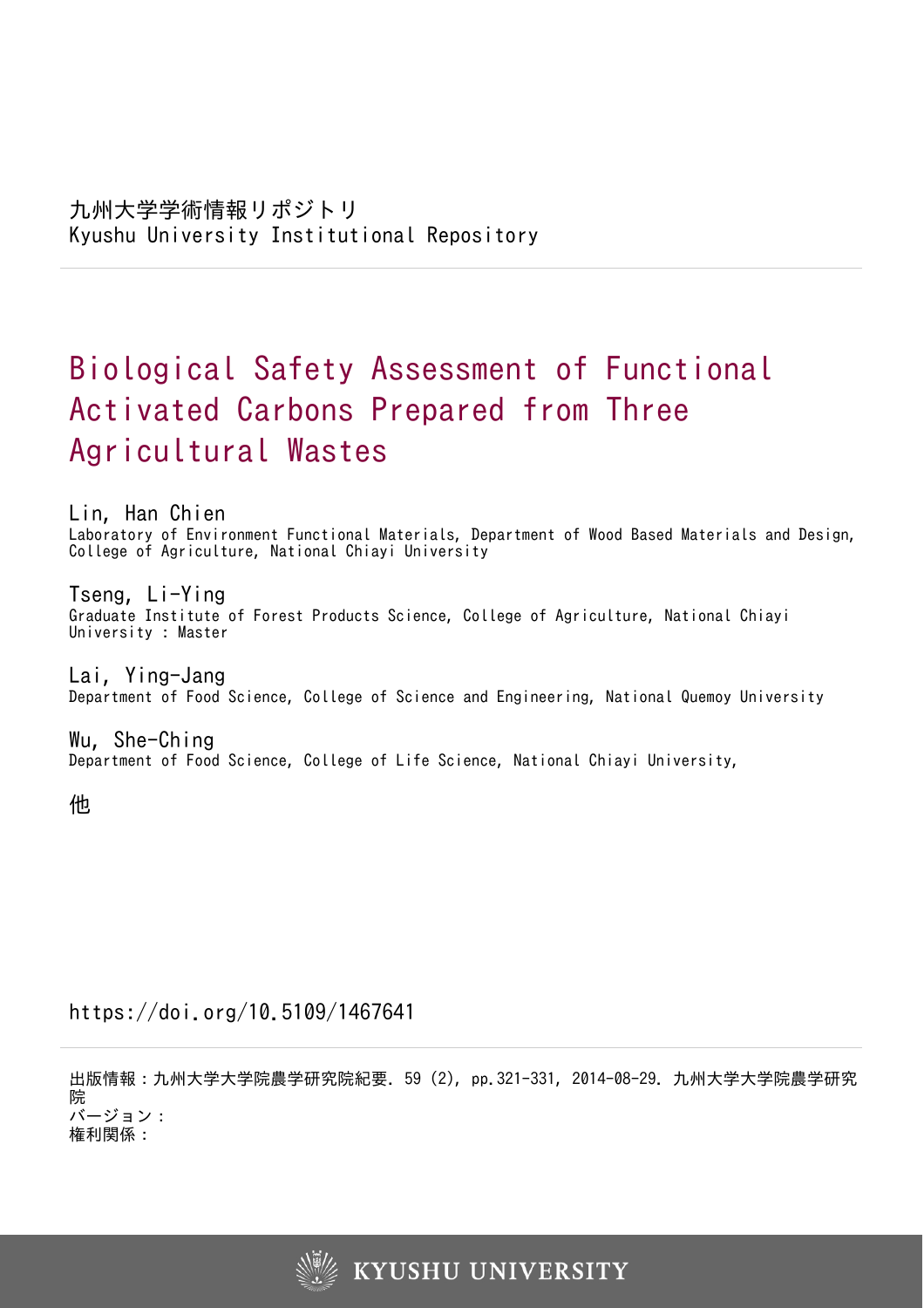# **Biological Safety Assessment of Functional Activated Carbons Prepared from Three Agricultural Wastes**

# Han Chien LIN<sup>1\*</sup>, Li-Ying TSENG<sup>2</sup>, Ying-Jang LAI<sup>3</sup>,  $She–Ching WU<sup>4</sup>$  and Noboru FUJIMOTO<sup>5</sup>

Laboratory of Wood Material Technology, Division of Sustainable Bioresources Science, Department of Agro–environmental Sciences, Faculty of Agriculture, Kyushu University, Fukuoka 812–8581, Japan (*Received March 8, 2014 and accepted May 12, 2014*)

This study prepared agricultural waste corn cob, bagasse pith and mushroom stalk activated carbons at different activation temperatures, and selected the activated carbon (AC) with better yield and iodine value for cytotoxicity and mutagenicity tests as well as biological safety assessment. The selected AC in regard to toxicity, the amount of residual bacteria was larger than that of the control group by more than 80%, meaning no cytotoxicity. The *Salmonella typhimurium* TA98 and TA100 of the AC did not exceed spontaneous revertants by more than two times, determining no mutagenicity. The feeding specimen for acute and subacute toxicity tests was 850˚C corn cob AC. The observed weight, feed/water consumptions, feed conversion rate and urinalysis, organ weight, tissue slice as well as blood analysis in the results exhibited no significant difference to the Sprague–Dawley rat (SD rat) of the control group. The blood serum biochemical analysis result showed that the blood sugar of female rats of the control group and test group apparently decreased, but the blood urea nitrogen, aspartate aminotransferase and phosphorus of the test groups were higher than the normal range of SD rat of the National Laboratory Animal Center, and were not significantly different from the control group. According to the aforesaid results, the corn cob AC prepared at 850˚C is in the test dose range of biological safety assessment, and is undoubtedly safe.

**Key words**: Activated Carbon (AC), Agricultural Wastes, Biological Safety Assessment, Mutagenicity

#### INTRODUCTION

The annual output of agricultural wastes in Taiwan is more than 5 million MT (Council of Agriculture Annual Report, 2011), including seven major categories: cereal waste, special crop waste, vegetable and fruit waste, food factory waste, mushroom culture medium waste, livestock and cultivation waste, as well as garden and street tree (Yang, 1992). The corn cob is classified as cereal waste; its annual output is about 200,000 MT (Yang *et al*., 2003). It contains 41% cellulose, 36% hemicellulose, 3% cutin and 0.6% lignin (Lu, 1993), and is used mainly as fuel, compost cultivation medium and for seedling–raising. The bagasse pith belongs to special crop waste. The Council of Agriculture (COA) Annual Report indicated that the production of sugarcane was 548,455 MT in 2011. The production of bagasse pith is 23% of cane stalk, about

126,145 MT. Its principal constituents include 20% lignin, 46% cellulose, 24.5% hemicellulose, 2.4% ash and 2% crude protein (Yang *et al*., 2003); at present, 60% is used as fuel for the boilers of sugar mills (Chou, 1998). In addition, according to 2008 COA Annual Report, the mushroom production of Taiwan is 4,233 MT, including 3,887 MT of space bag mushroom and 346 MT of wood–based mushroom. The weight of the stalk is 50% of an entire mushroom, its annual production is about 1,945 MT. Its principal constituents include 20.3% crude protein, 3.4% crude fat, 8.9% coarse fiber, 52.9% nitrogen free extract and 4.2% ash (Tung *et al*., 1961). It is mostly used as raw material in food processing.

The activated carbon (AC) is a type of porous carbonaceous matter (Hsieh, 1998). At present, the common raw materials (precursor) for preparing AC are fibrous materials, such as coconut shell, peanut shell, rice hull, hardcore, coffee bean, bagasse, and cotton seed hull. Commercial AC is mostly wood, coconut shell and coal (Wigmans, 1989). The AC has a very special pore structure, usually represented by pore volume and pore size (Lu, 1994). Based on the distribution of pores in different diameters, pore structure and high specific surface area, the specific surface area of AC is usually  $500$  to  $1,500$  m<sup>2</sup>/g (Huang, 2002). It is more applicable to adsorbing organic pollutants for its high specific surface area (Wu and Tseng, 2000). The precursor for preparing an AC is high carbon material. Most agricultural wastes contain high content of cellulose; if the agricultural wastes can be prepared into AC efficiently, the value of waste is increased. On the other hand, the "Resource Recovery Four–in– One Program" and the policy of "Full Waste Classification

<sup>&</sup>lt;sup>1</sup> Laboratory of Environment Functional Materials, Department of Wood Based Materials and Design, College of Agriculture, National Chiayi University, Chiayi, Taiwan, ROC.

<sup>2</sup> Master, Graduate Institute of Forest Products Science, College of Agriculture, National Chiayi University, Chiayi, Taiwan, ROC.

Department of Food Science, College of Science and Engineering, National Quemoy University, Quemoy, Taiwan ROC.

<sup>4</sup> Department of Food Science, College of Life Science, National Chiayi University, Chiayi, Taiwan ROC.

<sup>5</sup> Laboratory of Wood Material Technology, Division of Sustainable Bioresources Science, Department of Agro– environmental Sciences, Faculty of Agriculture, Kyushu University, Faculty of Agriculture, Kyushu University, Japan.

<sup>\*</sup> Corresponding author (E–mail: alexhlin@mail.ncyu.edu.tw)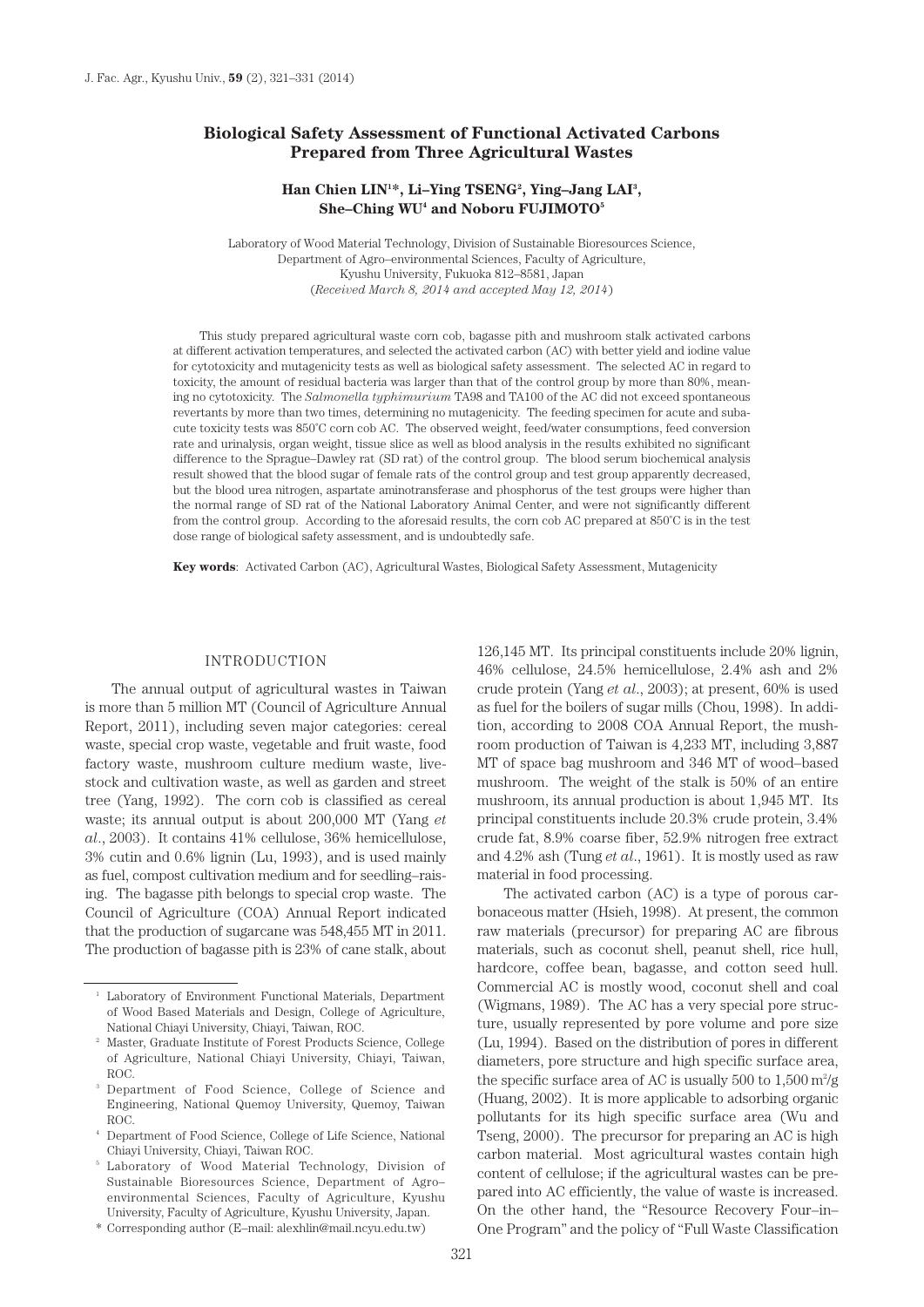and Zero Waste Group Action Plan" promoted by the Environmental Protection Administration (EPA) in Taiwan would be fulfilled.

The three agricultural wastes may be made into functional AC, for example, for diet (e.g. placed in salt, pepper or flavoring jars to keep them dry and prevent deliquescence and foreign flavor; the AC can be mixed with various foods; it can remove in vivo toxins with defecation) or as treatment process (e.g. purifying drinking or medical water, indoor and outdoor or in–car aromatics; conserving medical drugs), the feasibility of AC as functional environmentally friendly material is studied herein. The prepared AC according to Item 2, Article 3 of Health Food Control Act and the health food safety assessment method specified in W.S.S.Z. No. 88037803 announcement of Ministry of Health and Welfare (1999) in Taiwan, referring to the "Good Laboratory Practice for Nonclinical Laboratory Studies" announced by the Ministry of Health and Welfare on June 29, 1998, was investigated. However, the Ames test should be carried out before the biological safety assessment (Ames, 1975); when it is confirmed without mutagenicity, and applied to mammalian in vivo testing. The mammalian test contains an acute toxicity test and subacute toxicity test. The preliminary experiment on mammals is conducted before the acute toxicity test and subacute toxicity test, to avoid inappropriate dosage resulting in unnecessary sacrifices. The feeding dose for acute and subacute toxicity tests was 5–10 times the maximum dose level for subacute toxicity test (1 g/kg/ day) specified by the Ministry of Health and Welfare (Ministry of Health and Welfare, 1998); meanwhile, the maximum dose level of AC as antidote (1 g/kg) in the prevention and response manual (Emergency Response Information Center, 2006) written by the Emergency Response Information Center was referred to, and this test was carried out referring to the dose.

To sum up, this study used three agricultural wastes to prepare AC, and assessed its characteristics and safety for organisms. The prepared AC with better porosity and adsorptivity was used for cytotoxicity and mutagenicity, as well as rodent safety tests. The purpose was to evaluate the safety of agricultural waste AC for organisms, in order to discuss the feasibility of adding it in various foods as diet, or using it as functional environmentally friendly material in the treatment processes.

# MATERIALS AND METHODS

## **Specimen preparations and characteristics** *Precursor*

Corn cob: sweet corn (*Z. mays L.var.rugosa Bonaf*) was bought from a farmer in the market. The cob was prepared and cut to about 3×3×2.5 cm. Mushroom stalk: *Lentinus edodes* (Berk) stalk, in size of about 1×1×3 cm, provided by Zhushan Pu Yuan Art Studio. Bagasse pith: the squeezed sugarcane (*Saccharum officinarum*) bagasse was used, bought from a specific farmer in the market; the size was about 1.5×0.5×2 cm. Three precursors were dried in oven at 105˚C for future use.

## *Salmonella typhimurium (S. typhimurium)*

The test strains were included TA98 and TA100, bought from Bioresource Collection and Research Center, Food Industry Research and Development Institute in Taiwan.

#### *Rat liver mixture (S9)*

Some substances lack toxicity in nature, but when they are activated by the enzymes in a human or animal body, and carcinogenic substances are formed. Some toxicants are metabolized to derivants without carcinogenicity. These are drug–metabolizing enzymes active in detoxifying extraneous materials in vivo. Various tissues of animals have these enzymes, and the highest content is in the liver. S9 is the rat liver cell extract; this enzyme is added to simulate the intravital metabolism of organisms.

## *Sprague–Dawley rat (SD rat)*

They were bought from National Laboratory Animal Center, incorporated foundation National Applied Research Laboratories in Taiwan, there were 20 4–5 week old male and female SD rat for acute animal testing, and there were 40 4–5 week old male and female SD rat for subacute animal testing.

## **Measurement of basic properties of precursor**

Water content: the prepared precursor was taken at random, placed in an oven at 105˚C, dried to constant weight, and the water content was calculated. Specific gravity: the precursor was taken at random, placed in an oven at 105˚C, dried to constant weight, and the absolute dry volume was measured to calculate the specific gravity. Ash content: the ash content is measured in accordance with CNS 67176. The weight of content was measured repeatedly till the error was less than 0.1 mg.

## **Preparation and iodine value of AC**

The corn cob, mushroom stalk and bagasse pith were put in the closed container of super–high temperature vacuum carbonization activation equipment (Chi–How Heating Co., Ltd.). One dose was about 40 g. The nitrogen was added in at Stage I to make the container oxygen free. The heating rate was 10˚C/min, and the carbonization temperature was 700, 750, 800, 850, 900 and 950˚C. The activation of Stage II began when the desired temperature was reached. The temperature was 700, 750, 800, 850, 900 and 950˚C. The imported gas was carbon dioxide, and the activation time was 90 min. At Stage III, the materials were cooled by nitrogen to normal temperature and taken out. The aforesaid preparation conditions refer to (Chang *et al*., 2001; Juang *et al*., 2002). The equation for AC yield  $(Y)$  is  $Y$  (%) = bone dry weight of AC/absolute dry weight of test material×100.

The iodine value is tested as per JIS K 1474 (1991). The AC particle size was 40 to 60 mesh. The equation of iodine adsorption quantity is  $I = (10-K\times f)\times 12.69\times 5/M;$ (I: iodine adsorption quantity (mg/g); K: volume of sodium thiosulfate solution for titration (ml); f: ratio of 0.1N sodium thiosulfate solution to O.1N iodine solution; M: absolute dry weight of sample).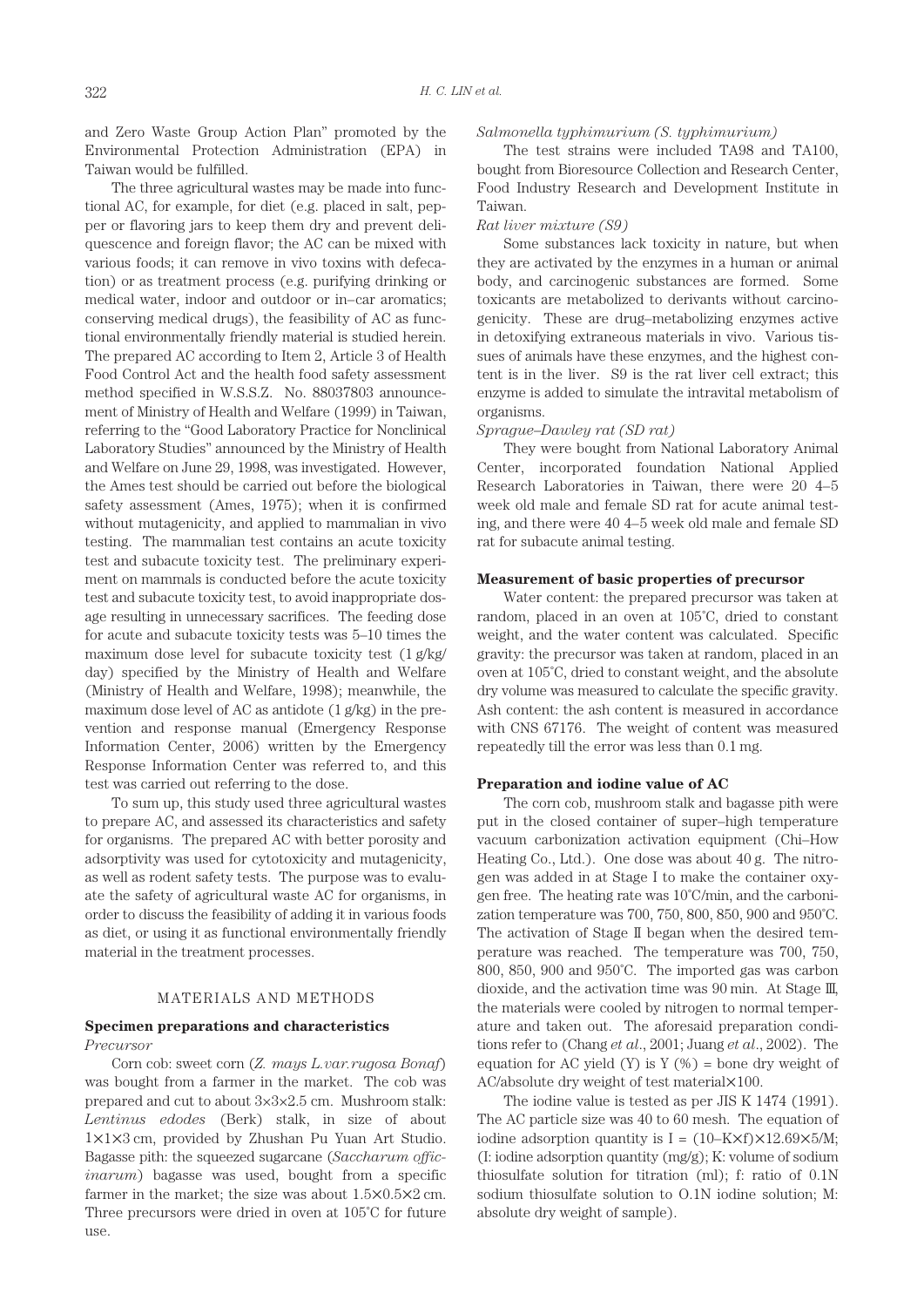#### *Safety Assessment of Agricultural Waste Activiated Carbon* 323

#### **Ames test**

## *Cytotoxicity*

1, 2.5, 5.0, 7.5 and 10.0 mg corn cob (activation temperature 850˚C), bagasse pith AC (850˚C) and mushroom stalk AC (800˚C) were put in the test tube, mixed with 0.7 mL phosphate buffer saline and 0.1 mL *S. typhimurium* TA98 and TA100, and cultured overnight in nutrient broth. If there was additional S9, the aforesaid addition level was changed to 0.2 mL phosphate buffer saline, 0.1 mL S. typhimurium TA98 and TA100, and cultured overnight in nutrient broth and 0.5 mL S9 or zero S9. Afterwards, the test tube was pre–cultured at 37˚C for 20 min, the dilute mixed liquor was taken out, and then 1 mL diluent was put in the plate, mixed with nutrient agar and shaken up. When the mixture solidified, the plate was placed in the incubator at 37˚C for 48 h. The colony count was calculated; if the bacterial count of test group (with 0.5 mL S9 or without S9) is larger than the bacterial count of control group by 80%, there is no toxicity (Ames, 1975).

#### *Mutagenicity*

The mutagenicity is analyzed by using the method proposed by Maron and Amest (1983), and the dose range is selected according to the maximum dose level (5 mg/ plate) specified by the Ministry of Health and Welfare (1999). The test dose selected for this mutagenicity test (±S9) was 1–10.0 mg/plate. 1, 2.5, 5.0, 7.5 and 10.0 mg corn cob, bagasse pith and mushroom stalk AC and 0.1 mL phosphate buffer and 0.1 mL *S. typhimurium* TA98 and TA100 cultured overnight in nutrient broth were put in the test tube, mixed with 0.6 mL phosphate buffer saline, and cultured at 37˚C for 20 min. Afterwards, the mixture was mixed with 2 mL 45˚C Molten Top Agar (including 0.05 mM L–histidine, 0.05 Mm Biotin and 0.09 M NaCl) uniformly; the Nutrient Agar was poured into the plate. When the mixture solidified, the plate was put in the incubator at 37˚C for 48 h, and then the colony count was calculated. In addition, the phosphate buffer saline only was a pair of blank groups (Control). If the colony count of the TA98 and TA100 test group is larger than the control group by more than two times, the specimen has mutagenicity (Maron and Amest, 1983).

#### **Biological safety assessment**

#### *Feeding and management*

According to general experimental animal feeding and management, the ambient temperature of feeding is  $23\pm2\degree$ C, the relative humidity is 40–60%, lighting and darkness last 12 h each, and adequate feedstuff and water are provided. The animals were raised in Macrolon Cages with stainless steel cover. The bedding was Northern White Maple (Bedding Company). The feedstuff was Fwusow brand. The animals were raised for 5–7 days before test. The test material was given at a fixed time every day during the test period. The dose depended on the weight. The feed was delivered via stomach tube from the mouth.

# *Acute animal test*

There were a control group and a test group; each

group had 20 SD rat, male and female were half and half. The test group takes the maximum feeding dose (5 g/kg) of the preliminary test as its dose, and the control group was fed with only physiological saline solution. The result is the dose reference for subacute toxicity test. *Subacute animal test*

The SD rat was divided into four groups at random. Each group had 20 rats, male and female were half and half; there were 80 rats in all. The dose was 5–10 times of maximum dose level (1 g/kg/day) for the subacute toxicity test as specified by the Ministry of Health and Welfare in Taiwan. According to the results of the preliminary test and acute animal test, the maximum dose level for this test was 5 g/kg/day. The four groups were physiological saline solution (control group), low dose group (0.5 g/kg/day), moderate dose group (1 g/kg/day) and high dose group (5 g/kg/day). The corn cob AC was fed through feeding tube for 28 days. When the test period ends, the feeding was stopped for 24 hours on the  $27<sup>th</sup>$  Day, then the rats were stupefied with ether, and the blood was taken from the vena portae hepatica for clinical pathology analysis.

#### *Feed conversion rate*

The dose was given according to the weight of the tested animal; the weight, food and water consumption were recorded at least once per week to calculate the feed conversion rate.

## *Organ observation and weighing*

All the organs of the experimental animal were weighed, and their relative weight to the body weight was calculated; equation: relative weight percentage of organs  $(\%)$  organ weight (g)/body weight (g) $\times 100$ ; then the tissues were made into specimens and covered, and the pathological tissues were observed.

# *Urinalysis*

The chemical examination of urine used Japanese AMES ten–item urine test paper. The items include: urine color, specific gravity (Sp.Gr.), hydrogen ion concentration (pH),occult blood (O.B), nitrite, ketones, glucose and so on.

# *Blood examination*

The blood was collected in the anticoagulant test tube containing heparin (Lithium Heparin Plasma tube, Becton, Dickinson and Company, NJ, USA); the white blood cell (WBC) count, red blood cell (RBC) count, hemoglobin (HGB) and hematocrit (HCT) were measured by full automatic hemocytometer (SYSMEX K1000).

# *Blood serum biochemical analysis*

The blood was collected in the test tube without anticoagulant; when the blood was agglutinated, the blood serum was separated centrifugally, the alanine aminotransferase (ALT) and aspartate aminotransferase (AST) were measured by blood serum biochemical autoanalyzer (CIBA–CORNING).

#### **Statistical analysis**

The test results of the feed conversion rate of SD rats, relative weight of organs, blood serum analysis, urinalysis, and blood analysis were represented by average values (standard deviation). The control group and test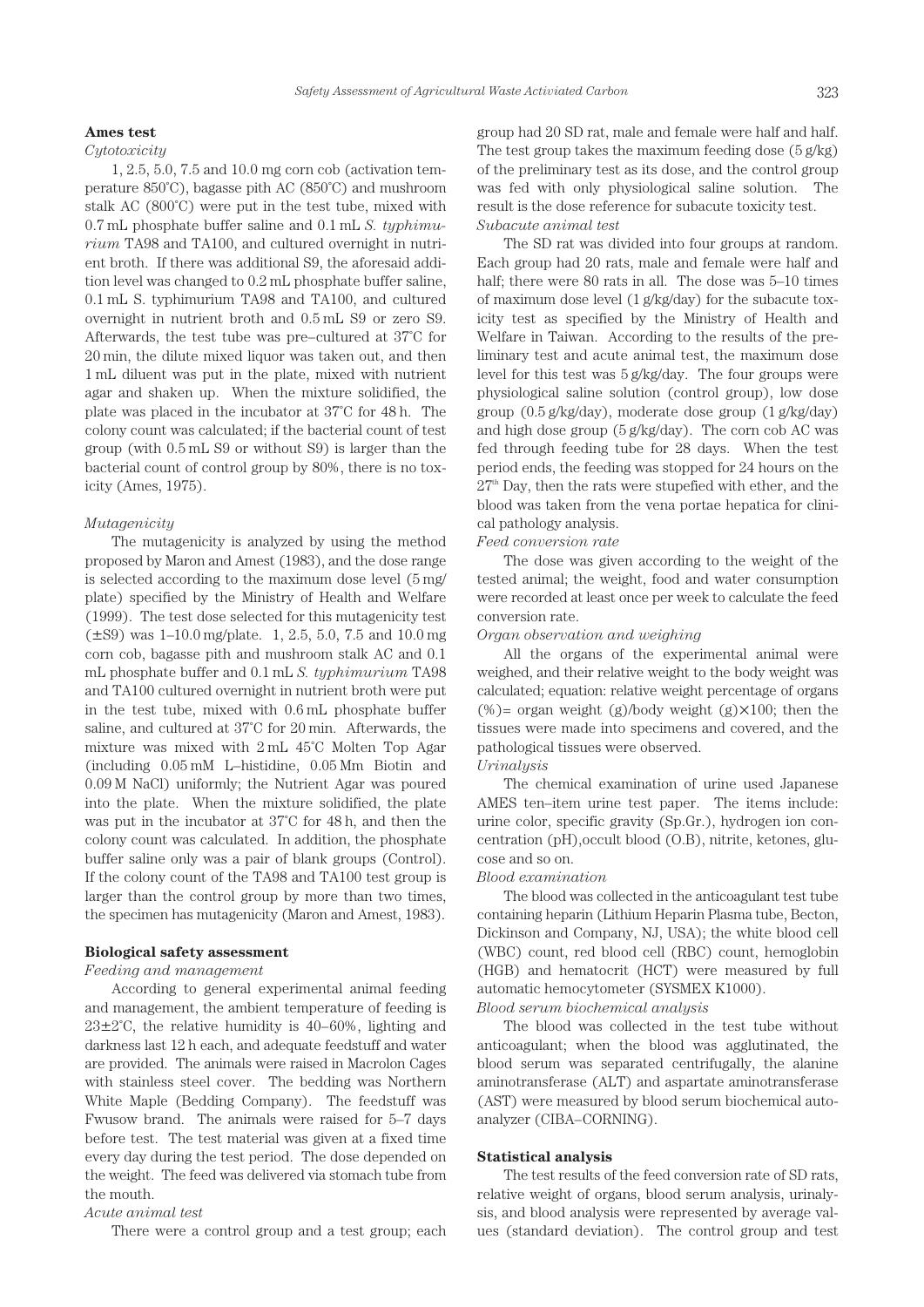group are compared by Duncan's analysis. If the  $\rho$ value is smaller than 0.05, meaning significant difference between test group and control group, it is represented by different letters.

#### RESULTS AND DISCUSSION

## **Basic properties of precursor**

In terms of basic properties of the precursors, the range of water content was 10 to 11%. The mushroom stalk had the maximum specific gravity of 0.34, and the bagasse pith had the minimum, 0.13. The ash content of three precursors was 2.4 to 3.2%, the mushroom stalk had the maximum ash content, and the corn cob had the minimum content. Generally, higher ash content in AC represents worse purity, such as the ash content in temperate tree species is lower than 0.5%; in partial tropical tree species it is 1 to 4% (Wang and Ting, 1984). In terms of principal constituents of three precursors, according to some studies, the principal constituents of corn cob include 41% cellulose, 36% hemicellulose and 0.6% lignin (Lu, 1993); the sugarcane bagasse contains 20% lignin, 46% cellulose and 24.5% hemicellulose (Hsia, 1972); and the mushroom stalk contains 52.9% nitrogen free extract and 20.3% crude protein (Tung *et al*., 1961).

#### **Yield and iodine value of AC**

The yield and iodine value of AC at different temperatures are shown in Table 1. The yield of corn cob was 11.9 to 26.6%; that of bagasse pith was 1.7 to 28.4%; and that of mushroom stalk was 7.5 to 23.9%. The yield decreases as the activation temperature increases because of the increase of the volatile matter, tar dissipation and gasification of carbon in raw material (Teng and Hus, 1999). The AC yield is also related to the carbonization temperature at Stage I of AC preparation; the yield decreases as the carbonization temperature increases (Abe *et al*., 1996). The yield of three precursors was at its maximum at activation temperature of 700˚C. The yield decreased as the activation temperature increased. This is related to the gasification capacity of carbon and the gasification capacity increases with the activation temperature (Chang *et al*., 1998 and 2003; Tseng *et al*., 2007; Wu *et al*., 2010; Huang *et al*., 2010; Peng *et al*., 2010).

The iodine values in the same table indicated that the corn cob AC had the maximum iodine value of 891 mg/g at 850˚C in the range of 700 to 950˚C; the bagasse pith AC prepared at 850˚C had the maximum iodine value of 1020 mg/g; the mushroom stalk AC prepared at 800˚C had the maximum iodine value of 685 mg/g. The iodine value of general commercial AC is 600 to 1000 mg/g (Wu and Tseng, 1999), and the diameter of iodine molecules is 0.56 nm; the iodine adsorption capacity of AC can be regarded as the capability of adsorbing nonpolar small molecules (Hsieh and Teng, 1999); it is the index of adsorbing micropores of AC. The physical activation has pore–drilling and expansion effects at 800˚C, producing multiple micropores (Lua and Guo, 2000; Yun *et al*., 2001). However, when the activation temperature is increased to  $900^{\circ}$ C, the  $CO<sub>2</sub>$  reacts excessively, so that the expansion effect is greater than the pore–drilling effect into the precursors, and the mesopores and macropores are the majority in the AC (Chen, 2003). The iodine value of corn cob AC at activation temperature of 700 to 850˚C was 891, 592 and 402 mg/g. As the activation temperature increased, the pore–drilling effect and expansion effectoccurred simultaneously. The iodine value was 891, 796 and 664 mg/g, when the activation temperature was 850 to 950˚C. Therefore, the physical activation has pore–drilling and expansion effects at 800˚C, producing multiple micropores (Lua and Guo, 2000; Yun *et al*., 2001). Moreover, when the activation temperature increases, as the expansion effect is greater than pore–drilling effect, the multiple mesopores or macropores are produced (Walker and Almagro, 1995; Hung–Pin Chen, 2003), so that the iodine value decreases. There was no apparent difference in the iodine value of bagasse pith AC at activation temperatures of 750 and 800˚C. The iodine value is 1020, 943 and 871 mg/g, when the temperature was 850 to 950˚C. The iodine value decreased as the activation temperature increased due to the expansion effect. The mushroom stalk AC had maximum iodine value at activation temperature of

**Table 1.** Yield and Iodine value of corn cob, bagasse pith and mushroom stalk activated carbons at different activated temperature

| Activated           |                   | Yield $(\%)$ |             |          | Iodine value $(mg/g)$ |             |  |  |
|---------------------|-------------------|--------------|-------------|----------|-----------------------|-------------|--|--|
| temperature<br>(°C) | CCAC <sup>1</sup> | <b>BPAC</b>  | <b>MSAC</b> | CCAC     | <b>BPAC</b>           | <b>MSAC</b> |  |  |
| 700                 | $26.6~(0.5)^2$    | 28.4(0.4)    | 23.9(1.2)   | 224(7)   | 494 (13)              | 288 (15)    |  |  |
| 750                 | 25.6(1.8)         | 27.8(0.3)    | 22.4(0.9)   | 402(8)   | 939 (13)              | 378 (9)     |  |  |
| 800                 | 24.3(1.7)         | 27.1(0.5)    | 18.8(0.4)   | 592 (7)  | 946 (16)              | 685(8)      |  |  |
| 850                 | 22.2(1.2)         | 17.8(0.4)    | 17.8(0.5)   | 891 (16) | 1020(23)              | 347(7)      |  |  |
| 900                 | 18.3(0.3)         | 16.3(0.5)    | 8.3(0.2)    | 796 (14) | 943 (18)              | 250(8)      |  |  |
| 950                 | 11.9(2.3)         | 1.7(0.3)     | 7.5(0.5)    | 664 (18) | 871 (15)              | 220(7)      |  |  |

1) CCAC: corn cob activated carbon; BPAC: bagasse pith activated carbon; MSAC: mushroom stalk activated carbon.

<sup>2)</sup> Values given are average values of three estimations and standard deviation.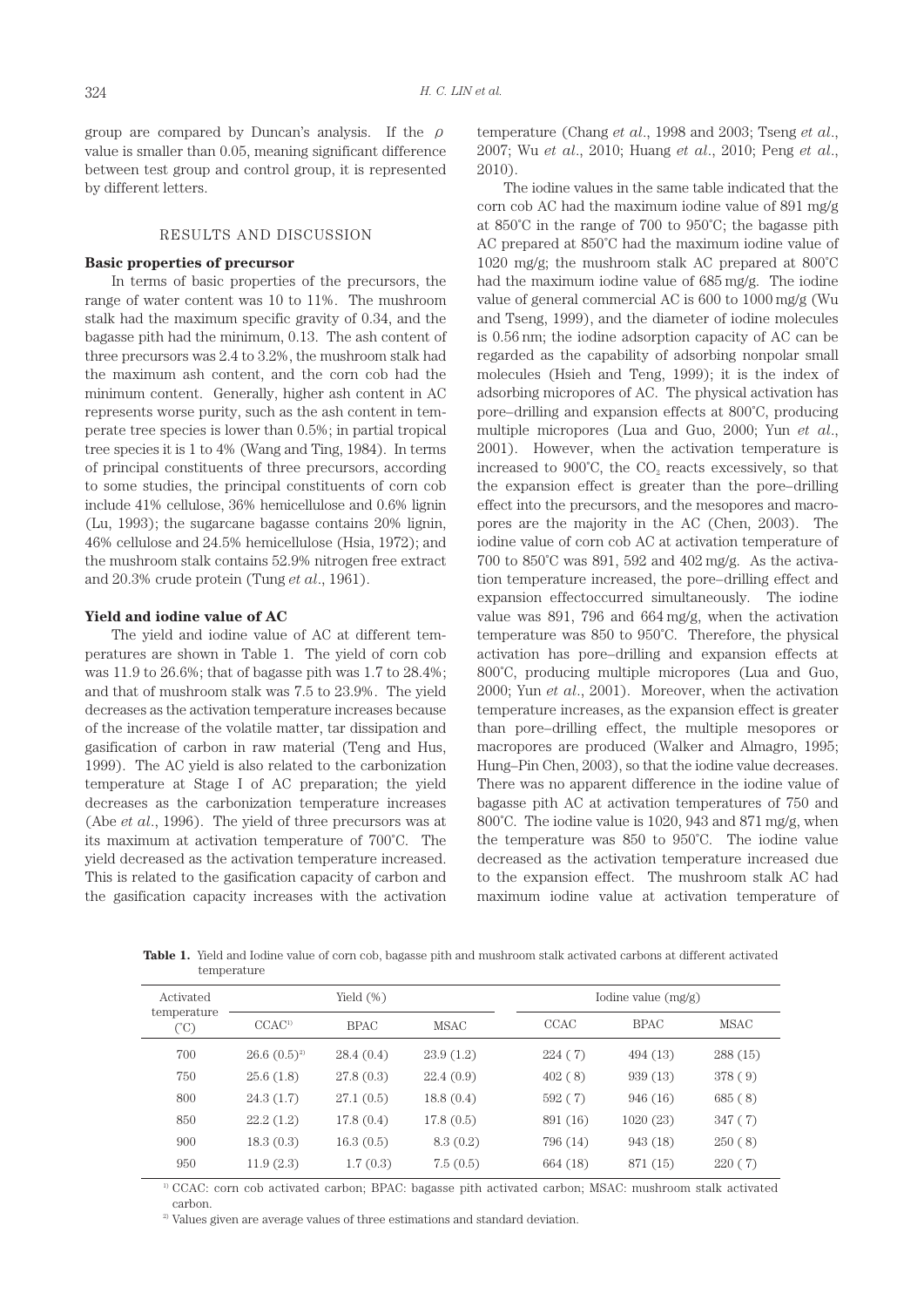800°C. During this temperature period, it can be said that the pore–drilling effect and expansion effect are reached to the balance situation.

According to the aforesaid results of yield and iodine value of AC, the corn cob AC at activation temperature of 850˚C, 850˚C bagasse pith AC and 800˚C mushroom stalk AC were selected as the specimens for the following Ames test, cytotoxicity and mutagenicity.

#### **Ames test**

#### *Cytotoxicity of AC*

The cytotoxicity test results of the AC for the TA98 and TA100 strains are shown in Table 2. The residual bacteria rates of the AC with S9 and without S9 were higher than 80%. Waleh *et al*. (1982) indicated that the number of residual bacteria of *S. typhimurium* must be over 80% of the control group to determine that the sample has no cytotoxicity for *S. typhimurium*. If the

**Table 2.** Cytotoxicity of corn cob, bagasse pith and mushroom stalk activated carbons toward *S. typhimurium* TA98, TA100 with or without S9 mixture

|                | Amount         | CCAC <sup>1</sup> |                        |                       |                    | <b>BPAC</b> |                 |              |                    | <b>MSAC</b> |                    |              |                    |
|----------------|----------------|-------------------|------------------------|-----------------------|--------------------|-------------|-----------------|--------------|--------------------|-------------|--------------------|--------------|--------------------|
| S <sub>9</sub> | (mg)<br>plate) | <b>TA98</b>       | Survival<br>$(\%)^{2}$ | $\text{T}\text{A}100$ | Survival<br>$(\%)$ | <b>TA98</b> | Survival<br>(%) | <b>TA100</b> | Survival<br>$(\%)$ | TA98        | Survival<br>$(\%)$ | <b>TA100</b> | Survival<br>$(\%)$ |
|                | 0.0            | $2413(31)^{3}$    | 100                    | 2346 (75)             | 100                | 2413(31)    | 100             | 2346 (75)    | 100                | 2413 (31)   | 100                | 2346 (75)    | 100                |
|                | 1.0            | 2273 (91)         | 94                     | 2517 (49)             | 107                | 2482 (35)   | 103             | 2312 (100)   | 99                 | 2401 (15)   | 100                | 2232 (24)    | 95                 |
| Without        | 2.5            | 2339(31)          | 97                     | 2435 (57)             | 104                | 2566(59)    | 106             | 2496 (87)    | 106                | 2331 (62)   | 97                 | 2343 (112)   | 100                |
|                | 5.0            | 2683 (38)         | 111                    | 2487 (103)            | 106                | 2464 (55)   | 102             | 2618 (101)   | 112                | 2607(40)    | 108                | 2687 (75)    | 115                |
|                | 7.5            | 2628 (23)         | 109                    | 2163(20)              | 92                 | 2422 (60)   | 100             | 2491 (49)    | 106                | 2830(63)    | 117                | 2407 (127)   | 103                |
|                | 10.0           | 2890(66)          | 120                    | 2353(30)              | 100                | 2511 (50)   | 104             | 2585 (95)    | 110                | 2261(95)    | 94                 | 2435(110)    | 104                |
|                | 0.0            | 2547(119)         | 100                    | 2274 (37)             | 100                | 2547(119)   | 100             | 2274 (37)    | 100                | 2547 (119)  | 100                | 2274 (37)    | 100                |
|                | 1.0            | 2508 (114)        | 98                     | 2318 (187)            | 102                | 2705(110)   | 106             | 2138 (214)   | 94                 | 2510 (93)   | 99                 | 2543 (70)    | 119                |
|                | 2.5            | 2567 (102)        | 101                    | 2739 (128)            | 120                | 2704(169)   | 106             | 2857 (179)   | 126                | 2520 (187)  | 99                 | 2190 (158)   | 96                 |
| With           | 5.0            | 2552 (103)        | 100                    | 2683 (100)            | 118                | 2908(90)    | 114             | 2715 (67)    | 119                | 2614 (112)  | 103                | 2998 (179)   | 132                |
|                | 7.5            | 2621 (196)        | 103                    | 2678 (17)             | 118                | 2896 (56)   | 114             | 2366 (109)   | 104                | 2621 (130)  | 103                | 2245 (72)    | 99                 |
|                | 10.0           | 2635 (196)        | 103                    | 2435 (165)            | 107                | 2875 (152)  | 113             | 2531 (112)   | 111                | 2479 (162)  | 97                 | 2584 (122)   | 114                |

1) CCAC: corn cob activated carbon; BPAC: bagasse pith activated carbon; MSAC: mushroom stalk activated carbon.

<sup>2)</sup> Value in the residual bacteria rates (survival, %) is the percentage relative to control (100%).

<sup>3)</sup> Values given are average values of three estimations and standard deviation.

**Table 3.** Mutagenicity of corn cob, bagasse pith and mushroom stalk activated carbons toward *S. typhimurium* TA98, TA100 with or without S9 mixture

| Amount         |                | CCAC <sup>1</sup> |        |              | <b>BPAC</b> |       |      | MSAC         |      |       |      |              |      |
|----------------|----------------|-------------------|--------|--------------|-------------|-------|------|--------------|------|-------|------|--------------|------|
| S <sub>9</sub> | (mg)<br>plate) | TA98              | $MR^2$ | <b>TA100</b> | MR          | TA98  | MR   | <b>TA100</b> | MR   | TA98  | MR   | <b>TA100</b> | MR   |
|                | 0.0            | $32(2)^3$         | 1.00   | 228(6)       | 1.00        | 24(2) | 1.00 | 214(5)       | 1.00 | 32(2) | 1.00 | 200(4)       | 1.00 |
|                | 1.0            | 38(3)             | 1.19   | 209(6)       | 0.92        | 29(2) | 1.21 | 189(5)       | 0.88 | 34(2) | 1.06 | 209(2)       | 1.05 |
|                | 2.5            | 40(2)             | 1.25   | 200(5)       | 0.88        | 25(2) | 1.04 | 190(6)       | 0.89 | 30(2) | 0.93 | 211(2)       | 1.06 |
| Without        | 5.0            | 37(3)             | 1.16   | 193(4)       | 0.85        | 28(2) | 1.17 | 182(2)       | 0.85 | 37(2) | 1.16 | 186(3)       | 0.93 |
|                | 7.5            | 37(2)             | 1.19   | 201(4)       | 0.88        | 23(2) | 0.96 | 195(3)       | 0.91 | 35(1) | 1.09 | 181(4)       | 0.91 |
|                | 10.0           | 36(2)             | 1.13   | 215(7)       | 0.94        | 24(2) | 1.00 | 209(4)       | 0.98 | 37(2) | 1.16 | 222(5)       | 1.11 |
|                | 0.0            | 22(1)             | 1.00   | 149(2)       | 1.00        | 22(1) | 1.00 | 148(3)       | 1.00 | 25(1) | 1.00 | 156(4)       | 1.00 |
|                | 1.0            | 24(1)             | 1.09   | 171(3)       | 1.15        | 24(0) | 1.09 | 152(1)       | 1.03 | 27(1) | 1.08 | 154(2)       | 0.99 |
|                | 2.5            | 22(1)             | 1.00   | 166(1)       | 1.11        | 25(1) | 1.14 | 145(3)       | 0.98 | 24(2) | 0.96 | 157(4)       | 1.01 |
| With           | 5.0            | 23(1)             | 1.05   | 152(1)       | 1.02        | 23(1) | 1.05 | 163(2)       | 1.10 | 22(2) | 0.88 | 145(3)       | 0.93 |
|                | 7.5            | 24(2)             | 1.09   | 150(2)       | 1.01        | 24(1) | 1.09 | 144(1)       | 0.97 | 27(2) | 1.08 | 145(2)       | 0.93 |
|                | 10.0           | 23(1)             | 1.05   | 153(5)       | 1.03        | 25(2) | 1.14 | 146(3)       | 0.99 | 23(1) | 0.92 | 148(1)       | 0.95 |

1) CCAC: corn cob activated carbon; BPAC: bagasse pith activated carbon; MSAC: mushroom stalk activated carbon.

 $^{2)}$  MR (Mutagenicity ratio) = induced revertants per plate/spontaneous revertants per plate.

<sup>3)</sup> Values given are average values of three estimations and standard deviation.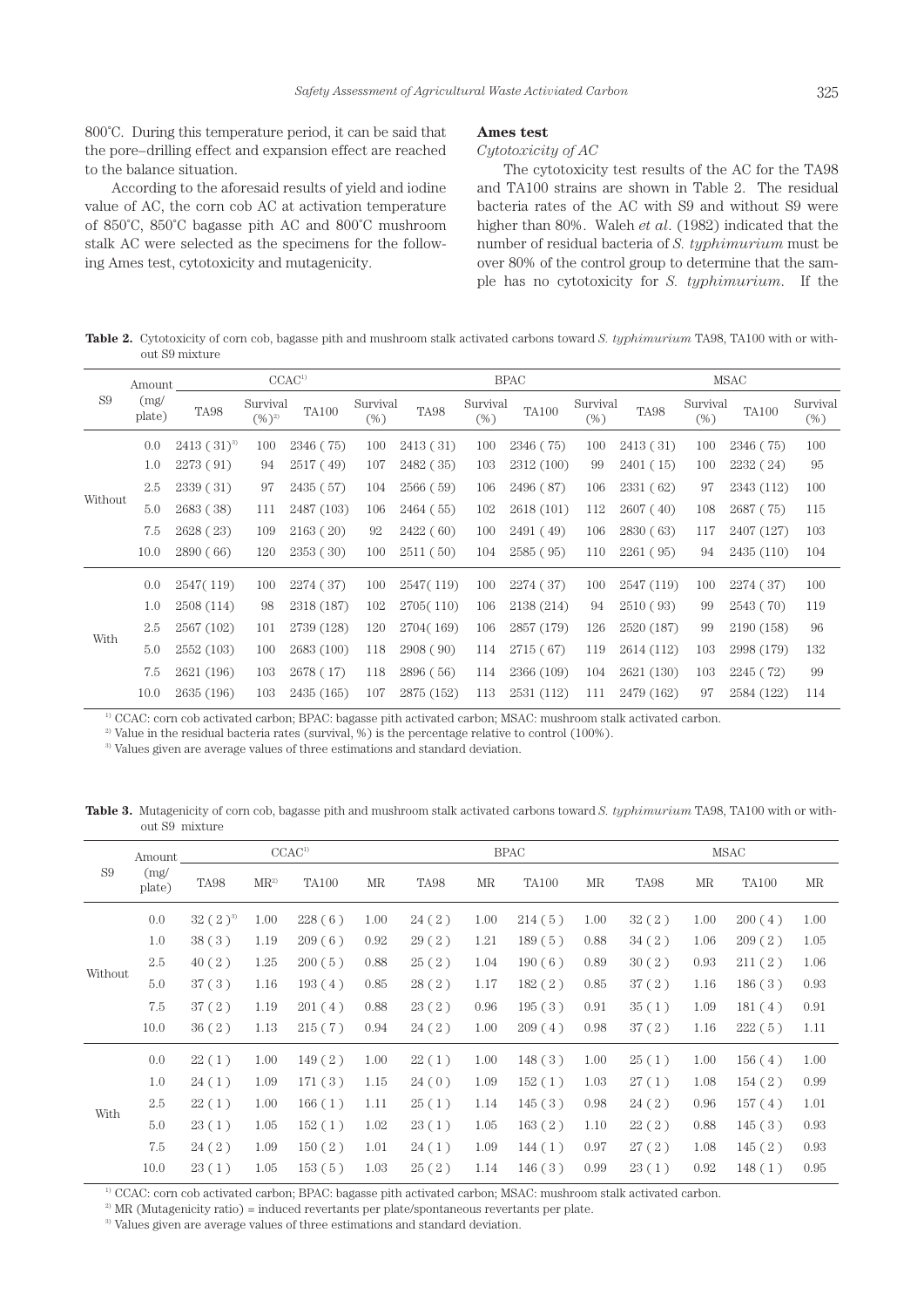number of residual bacteria of test group is smaller than 80% of control group, the test material has a cytotoxicity effect on the strain. The results are shown in Table 2: the AC, with or without S9 metabolic activation in the concentration range (1–10 mg/plate), did not reduce the number of residual bacteria of TA98 and TA100. Therefore, the AC have no cytotoxicity for the test strains in the addition range of 1–10 mg/plate, and the dose for mutagenicity test can be selected according to this range. *Mutagenicity of AC*

Table 3 shows the mutagenicity test results of corn cob AC, bagasse pith AC and mushroom stalk AC for TA98 and TA100. The corn cob AC, bagasse pith AC and mushroom stalk AC, with or without S9, in the test range (1–10 mg/plate), did not have exceeded spontaneous revertants by more than two times for *S. typhimurium*  TA98 and TA100. In other words, the mutagenicity ratio (MR) is smaller than 2. According to the standard proposed by Ames *et al*. (1975), if the number of spontaneous revertants induced by the specimen is larger than the spontaneous revertants of control group by more than two times, the specimen has mutagenicity. Therefore, the AC have no mutagenicity for TA98 and TA100 strains, and they can be preliminarily regarded as safe and environmentally–friendly materials. However, in order to conform to the safe biomaterials specified in Category II of health food of the Ministry of Health and Welfare in Taiwan (1999), this study uses the corn cob AC prepared at activation temperature of 850˚C as the specimen for in vivo test, to further assess biological safety.

#### **Biological safety assessment**

The preliminary test was carried out first in order to avoid unnecessary sacrifice of animals. The corn cob AC prepared at activation temperature of 850˚C was fed at doses of 0.05, 0.1, 0.5, 1.0 and 5.0 g/kg; the clinical conditions, energy, body weight, food and water consumption of the tested animals were observed in a preliminary test. The results showed there was no adverse effect on the fed animals after 7 days, matching the result of the National Laboratory Animal Center (1993). The acute and subacute animal tests for animal body and the pathological observation on organs and tissues, urine test, blood analysis and blood serum biochemical analysis were carried out to evaluate the effects of corn cob AC pre-

pared at activation temperature of 850˚C on the in vivo organ functions, cell formation and metabolism of SD rat. *Acute toxicity*

The average weight, average food consumption and average drinking water consumption of the male and female SD rat fed with corn cob AC at 5 g/kg during the beginning day to the  $14<sup>th</sup>$  day were similar to the results of control group (0 g/kg). Therefore, the corn cob AC had no adverse effect on the body weight, food intake and water intake of SD rat of test group (results not shown in table). The effect of corn cob AC at 5 g/kg on the feed conversion rate of SD rat is shown in Table 4. There was no obvious difference between the feed conversion rate of the test group of male SD rat on the  $1<sup>st</sup>$  and  $7<sup>th</sup>$  day and the male SD rat of the control group according to Duncan's analysis; and there was no obvious difference between the female SD rat of test group and the female SD rat of control group on the day of  $1<sup>st</sup>$ ,  $7<sup>th</sup>$  and  $14<sup>th</sup>$ . There was obvious difference between the male SD rat of test group and control group on the  $14<sup>th</sup>$ , but there was no significant difference between female SD rat of test group and control group on the  $14<sup>th</sup>$  day; therefore, it is inferred that the corn cob AC had no effect on test groups of SD rat.

#### *Subacute toxicity*

According to the effects of different doses of corn cob AC on the body weight, feed consumption and drinking water consumption of SD rat (results not shown in table), there was no difference between control group and test group of male SD rat (1 and 0.5 g/kg/day) in body weight, food intake and water intake on the  $1<sup>st</sup>$  to  $28<sup>th</sup>$ day, and there was no significant difference between the two groups and female rat fed with different doses of AC. The effect of feeding different doses of corn cob AC on the feed conversion rate of SD rat is shown in Table 5. There was no significant difference between the various groups of male SD rat on the  $26<sup>th</sup>$  day according to Duncan's analysis. There was a difference among female SD rat fed at 5.0, 1.0 and  $0.5$  g/kg on the  $26<sup>th</sup>$  day, but there was no significant difference to the control group. Therefore, the feeding different doses of corn cob AD had no adverse effect on the feed conversion rate of SD rat.

#### *Observation of organs*

The effect of feeding different doses of corn cob AC

**Table 4.** Feeding corn cob activated carbon with 5 g kg<sup>-1</sup> toward the average feed conversion rate of SD rat in acute toxicity test

|            | Treatment          |                   | Average feed conversion rate <sup>1)</sup> |                  |  |  |  |  |
|------------|--------------------|-------------------|--------------------------------------------|------------------|--|--|--|--|
| <b>Sex</b> |                    | the $1st$ day     | the $7th$ day                              | the $14th$ day   |  |  |  |  |
|            | Blank              | $0.37(0.20)^{a2}$ | $0.40~(0.04)^{a}$                          | $0.37(0.02)^{b}$ |  |  |  |  |
| Male       | $(5 \text{ g/kg})$ | $0.17(0.07)^{a}$  | $0.38(0.40)^{a}$                           | $0.32(0.00)^{a}$ |  |  |  |  |
|            | Blank              | $0.17(0.14)^{a}$  | $0.31(0.05)^{a}$                           | $0.25(0.04)^{a}$ |  |  |  |  |
| Female     | $(5 \text{ g/kg})$ | $0.56(0.20)^{a}$  | $0.27~(0.07)^{a}$                          | $0.28(0.05)^{a}$ |  |  |  |  |

<sup>1)</sup> Average feed conversion efficiency:  $(g$  weight gain)  $/(g$  feed consumed).

<sup>2)</sup> Average values (standard deviation) within a transverse with the different superscripts are significantly different ( $\rho < 0.05$ ).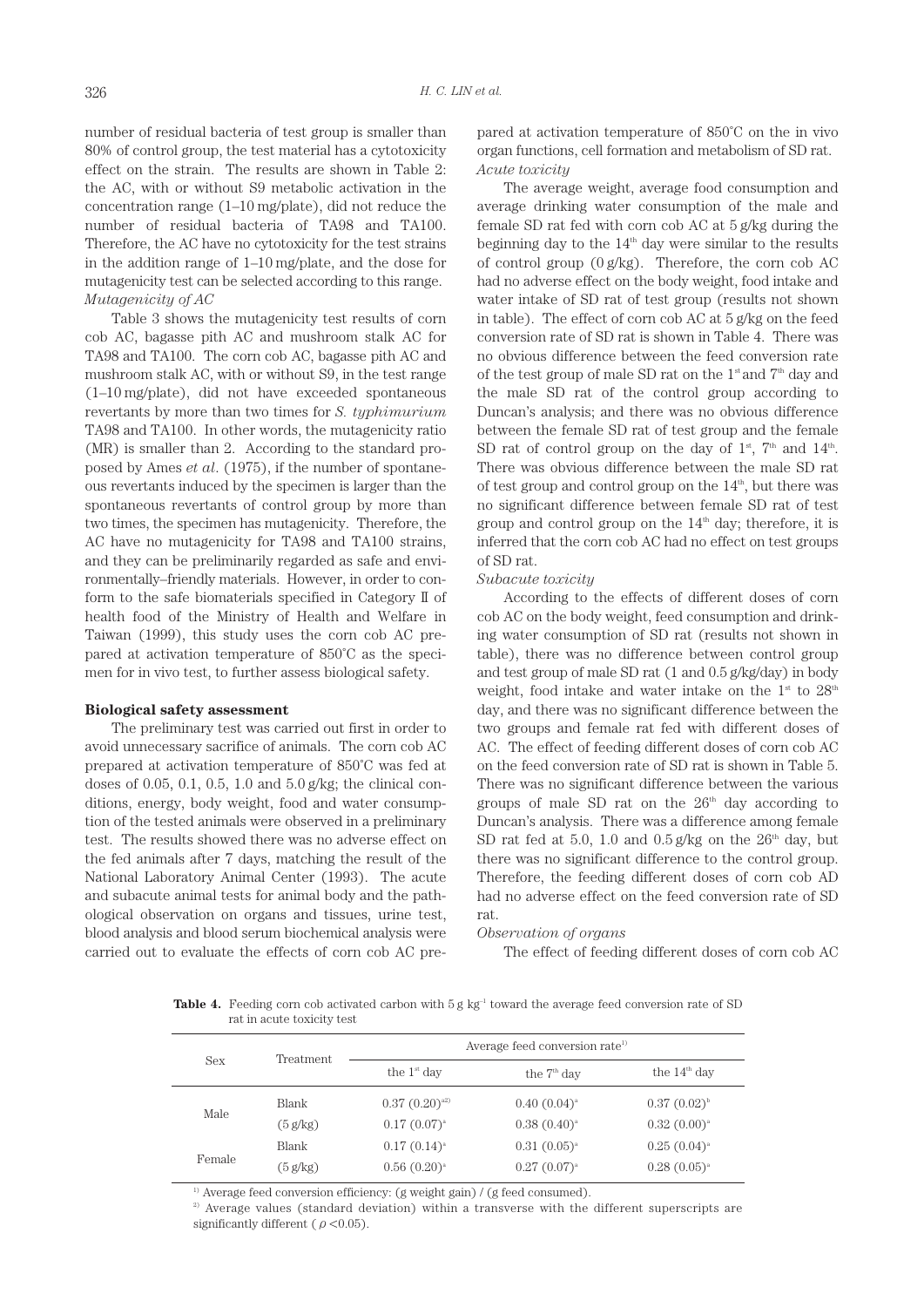| <b>Sex</b> | Time |                            | Dose $(g/kg/day)$          |                    |                   |  |  |  |  |
|------------|------|----------------------------|----------------------------|--------------------|-------------------|--|--|--|--|
|            |      | $\overline{0}$             | 0.5                        | 1.0                | 5.0               |  |  |  |  |
|            | 3    | $0.36(0.12)^{a}$           | $0.25(0.04)^{a}$           | $0.29(0.10)^{a}$   | $0.32(0.08)^{a}$  |  |  |  |  |
|            | 10   | $0.37(0.01)^{a}$           | $0.35(0.02)^{a}$           | $0.36(0.03)^{a}$   | $0.36(0.02)^{a}$  |  |  |  |  |
| Male       | 17   | $0.30(0.01)^{a}$           | $0.32(0.03)^{a}$           | $0.30(0.03)^{a}$   | $0.29(0.01)^{a}$  |  |  |  |  |
|            | 24   | $0.23(0.03)$ <sup>ab</sup> | $0.23(0.01)^{ab}$          | $0.27(0.01)^{a}$   | $0.21(0.04)^{bc}$ |  |  |  |  |
|            | 26   | $0.30(0.03)^{a}$           | $0.34(0.06)^{a}$           | $0.24~(0.06)^{a}$  | $0.36(0.09)^{a}$  |  |  |  |  |
|            | 3    | $0.14~(0.08)^{bc}$         | $0.24~(0.03)^{ab}$         | $0.25(0.05)^{ab}$  | $0.29(0.08)^{a}$  |  |  |  |  |
|            | 10   | $0.28(0.02)^{a}$           | $0.24~(0.08)^{a}$          | $0.25(0.04)^{a}$   | $0.27(0.02)^{a}$  |  |  |  |  |
| Female     | 17   | $0.23(0.04)$ <sup>ab</sup> | $0.20(0.03)$ <sup>bc</sup> | $0.24~(0.04)^{ab}$ | $0.27(0.00)^{a}$  |  |  |  |  |
|            | 24   | $0.15(0.07)^{a}$           | $0.18(0.03)^{a}$           | $0.15(0.02)^{a}$   | $0.17(0.02)^{a}$  |  |  |  |  |
|            | 26   | $0.22~(0.09)^{ab}$         | $0.31(0.11)^{a}$           | $0.37(0.13)^{a}$   | $0.06(0.11)^{bc}$ |  |  |  |  |

**Table 5.** Feeding corn cob activated carbon in different doses toward the average feed conversion rate of SD rat in subacute toxicity test

<sup>1)</sup> Average values (standard deviation) within a transverse with the different superscripts are significantly different  $(\rho < 0.05)$ .

**Table 6.** Feeding corn cob activated carbon in different doses toward the percentage of relative organ weight<sup>1)</sup> of SD rat in subacute toxicity test

|            | Organ         |                    | Dose $(g/kg/day)$          |                            |                   |  |  |  |  |  |
|------------|---------------|--------------------|----------------------------|----------------------------|-------------------|--|--|--|--|--|
| <b>Sex</b> |               | $\boldsymbol{0}$   | 0.5                        | 1.0                        | 5.0               |  |  |  |  |  |
|            | Heart         | $0.30~(0.02)^{b2}$ | $0.30(0.03)^{b}$           | $0.31(0.02)^{b}$           | $0.37(0.03)^{a}$  |  |  |  |  |  |
|            | Liver         | $2.92(0.15)^{b}$   | $3.06(0.22)$ <sup>ab</sup> | $3.09(0.36)^{a}$           | $2.86~(0.16)^{b}$ |  |  |  |  |  |
| Male       | Spleen        | $0.17(0.00)^{a}$   | $0.19(0.03)^{a}$           | $0.18(0.03)^{a}$           | $0.20~(0.04)^{a}$ |  |  |  |  |  |
|            | Kidney        | $0.74~(0.03)^{a}$  | $0.71(0.06)^{a}$           | $0.75(0.07)^{a}$           | $0.80~(0.14)^{a}$ |  |  |  |  |  |
|            | <b>Testes</b> | $0.76(0.12)^{a}$   | $0.77(0.03)^{a}$           | $0.77(0.04)^{a}$           | $0.83(0.11)^{a}$  |  |  |  |  |  |
|            | Heart         | $0.33(0.03)^{a}$   | $0.32(0.03)^{a}$           | $0.33(0.01)^{a}$           | $0.36(0.03)^{a}$  |  |  |  |  |  |
|            | Liver         | $3.05(0.52)^{a}$   | $2.98(0.28)^{a}$           | $2.97(0.14)^{a}$           | $2.92(0.33)^{a}$  |  |  |  |  |  |
| Female     | Spleen        | $0.20(0.06)^{a}$   | $0.19(0.03)^{a}$           | $0.18(0.03)^{a}$           | $0.21~(0.02)^{a}$ |  |  |  |  |  |
|            | Kidney        | $0.75(0.11)^{a}$   | $0.76(0.04)^{a}$           | $0.71~(0.07)^{a}$          | $0.76(0.06)^{a}$  |  |  |  |  |  |
|            | Ovary         | $0.04~(0.02)^{b}$  | $0.05(0.01)$ <sup>ab</sup> | $0.06(0.02)$ <sup>ab</sup> | $0.08(0.03)^{a}$  |  |  |  |  |  |

<sup>1)</sup> The percents (%) of relative weights of rat's organ equal to weights of organ divided by body weights then multiplied 100.

<sup>2)</sup> Average values (standard deviation) within a transverse with the different superscripts are significantly different  $($   $\rho$  < 0.05).

in the subacute test on the relative weight percentage of organs of SD rat is shown in Table 6. There was no significant difference between the test groups and control groups of SD rat according to Duncan's analysis. The weight percentages of organs of various groups were described as follows: the weight percentage of Heart of male SD rat  $(0-5.0 \text{ g/kg})$  was  $0.30-0.37\%$ ; that of Liver was 2.86–3.09%; that of Spleen was 0.17–0.20%; that of Kidney was 0.71–0.80%; that of Testes was 0.76–0.83%. The weight percentage of Heart of female SD rat (0–5.0 g/kg) was 0.32–0.36%; that of Liver was 2.92– 3.05%; that of Spleen was 0.18–0.21%; that of Kidney was 0.71–0.76%; that of Ovary was 0.04–0.08%. According to the aforesaid results of male SD rat and female SD rat, the weights and percentages of various organs of SD rat were similar. Therefore, the dose of 0.5–5.0 g/kg had no toxicity in regard to the rat's organs.

The pathologic tissue slice items of the maximum dose level group (5 g/kg) and control group of male SD rat included heart, liver, kidney, spleen, duodenum, and testes (male) / ovary (female) results (Fig. 1). The myocardial cells of test and control groups of SD rat had no rupture, and the central karyon and RBC were not broken (Fig. 1. A,  $\times$ 400). The pattern was similar to the normal cardiac atlas of Histology and Cytobiology written by Abraham and Laura (2006). The hepatocytes at the liver and gall triad were not injured, and the blood cells in the vein were complete without hemolysis (Fig. 1. B, ×400) and there were no fat and inflammatory reactions in the liver. The glomeruli showed that the podocytes and mesangial cells were complete without injury. It is indicated that the AC does not cause pathological change in the kidney (Fig. 1. C,  $\times$ 400). The splenic red pulp and white pulp were similar to the control group, and there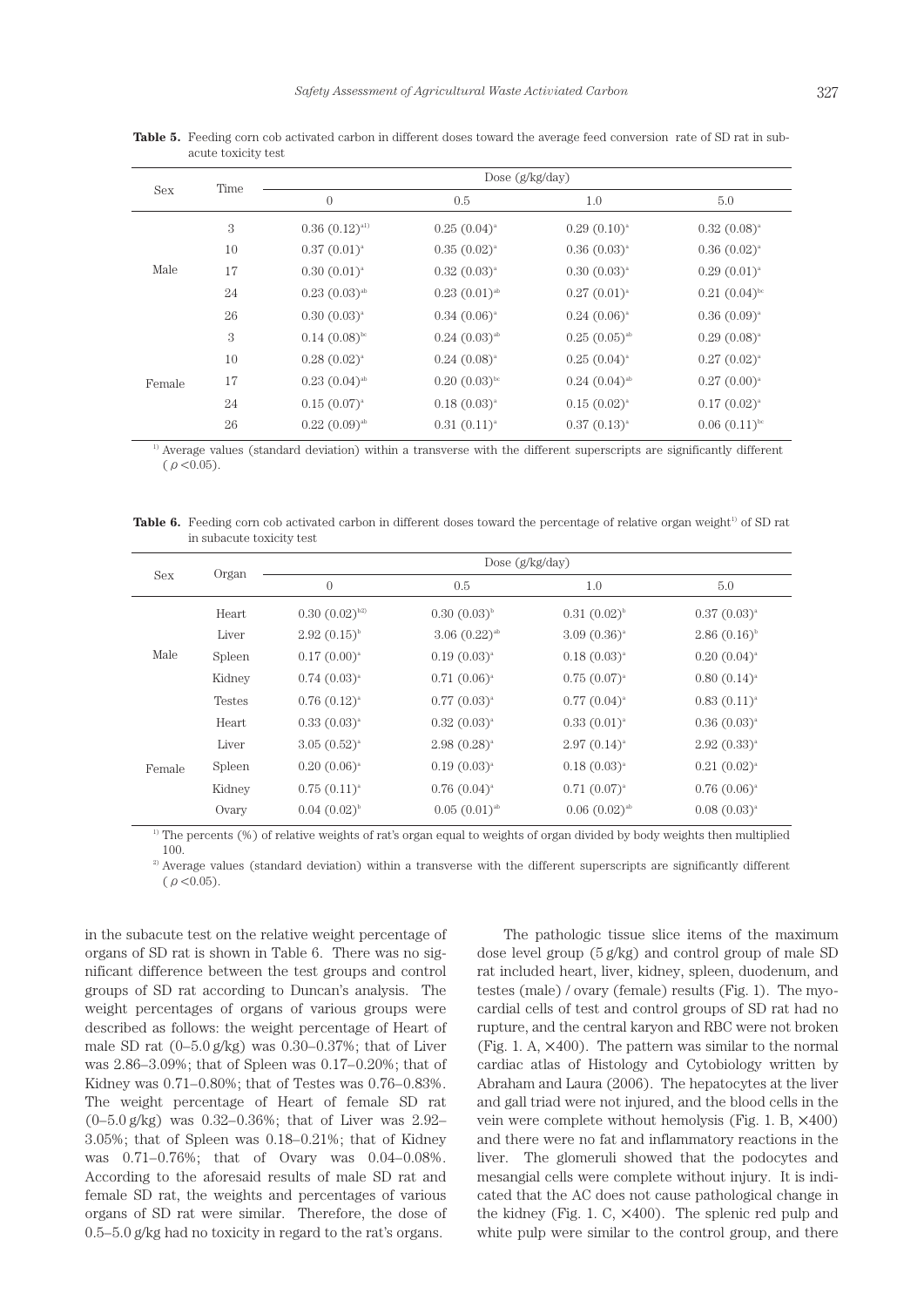was no leukocytosis (Fig. 1. D, ×400). There was no adverse effect on the spleen of the test group fed with corn cob AC. Abraham and Laura (2006) indicated that the red pulp in the spleen was blood filter, and it was able to remove old and disabled RBCs and microorganisms from circulating blood, and it stores blood cells. The white pulp was for immunoreaction. This part contains the central artery, periarteriolar lymphoid sheaths, gen-



**Fig. 1.** Observations on pathological tissue of rat by daily gavages for 850˚C corn cob activated carbon in the subacute toxicity tests.

eration center and coronal area formed of antigen presenting cells of B–cell; the red pulp was an interconnected reticular sinus lienis. The spleen beam contains plasma cell, macrophage and corpuscle which were supported by reticulocyte and reticular fiber in substrate. There was no exfoliation at the finger–like villi of duodenum, and the muscle was complete (Fig. 1. E, ×4). In addition, the nucleoli of early spermatid (Fig. 1. Fa, ×400), spermatocyte, spermospore and late spermatid (Fig. 1. Fb, ×400)were complete, and the late spermatid flagella were not ruptured. In terms of the ovarian mature follicle of female SD rat (Fig. 1. G,  $\times$ 400), the tissue observation results of test group and control group were similar. According to the aforesaid results, feeding AC had no adverse effect on the organ functions of SD rat. *Urinalysis*

The urinalysis of SD rat fed with different doses of corn cob AC is shown in Table 7. The urine color of test group and control group was yellow; the specific gravity was 1; the O.B, glucose and bilirubin of test group and control group presented negative reactions. The urine pH of the test and control groups was 6.5–8.0. The test group of male SD rat at 1.0 and 5.0 g/kg had a little amount of ketones; the control group and others of SD rat had a little albuminuria. The ketones were not a normal urine constituent; it represented defects in the carbohydrate metabolism; the ketonuria was caused by diabetes (Shen, 2002). The SD rat of test group at dose of 1.0 and 5.0 g/kg presented slight reaction  $(\pm)$ , although there was no positive reaction, as there was no glucose; it was inferred that feeding AC did not cause urine ketones of SD rat. The test and control groups presented urinary protein. According to Table 7, the control group of male SD rat and 1.0 g/kg test group present slight reaction  $(\pm)$  (the same as female; not shown in table); there was no true positive and negative significance. The test group of male SD rat at  $0.5$  and  $5.0$  g/kg presented a  $+$ , a + value was 0.3 mg/mL. It is in normal range, like the result of the National Laboratory Animal Center (1993). *Blood analysis*

The blood analysis results of male SD rat fed with different doses of corn cob AC are shown in Table 8. There was no difference between the values of test groups of SD rat with different feeding doses and control groups. The WBC count of male SD rat was 8517–10033/uL, RBC count was 720–737 104/uL, HGB was 15–16 g/dL, HCT

**Table 7.** Feeding corn cob activated carbon in different doses toward the urinalysis of SD male rat in subacute toxicity test

| Dose<br>(g/kg/day) | Urine Color | Sp.Gr <sup>1</sup> | $pH^2$   | $O.B^{3}$<br>(mg/dL)     | Nitrite<br>(mg/dL)       | Ketones<br>(mg/dL)       | Glucose<br>(g/dL) | Protein<br>(mg/dL) | Bilirubin<br>(mg/dL)     |
|--------------------|-------------|--------------------|----------|--------------------------|--------------------------|--------------------------|-------------------|--------------------|--------------------------|
| 0.0                | $Y^{4)}$    | $1.0 \ (0.0)^{5}$  | 7.5(0.0) | $\overline{\phantom{0}}$ | $\overline{\phantom{a}}$ | $-6$                     |                   | 土                  | $\overline{\phantom{a}}$ |
| 0.5                |             | 1.0(0.0)           | 8.0(0.0) | -                        |                          | $\overline{\phantom{a}}$ |                   | $+^{7)}$           | $\overline{\phantom{a}}$ |
| 1.0                |             | 1.0(0.0)           | 6.5(0.0) | -                        | $\overline{\phantom{a}}$ | 土                        |                   | 土                  | $\sim$                   |
| 5.0                |             | 1.0(0.0)           | 7.8(0.0) | $\overline{\phantom{a}}$ | $\overline{\phantom{a}}$ | 土                        |                   | +                  | $\sim$                   |

<sup>1)</sup> Sp.Gr.: specific gravity; <sup>2)</sup> pH: hydragen ion concentration; <sup>3)</sup> O.B: occult blood; <sup>4)</sup> Y: yellow color; <sup>5)</sup> Value (standard deviation); <sup>6</sup>) negative:  $\div$ ; 7<sup>0</sup> positive:  $+$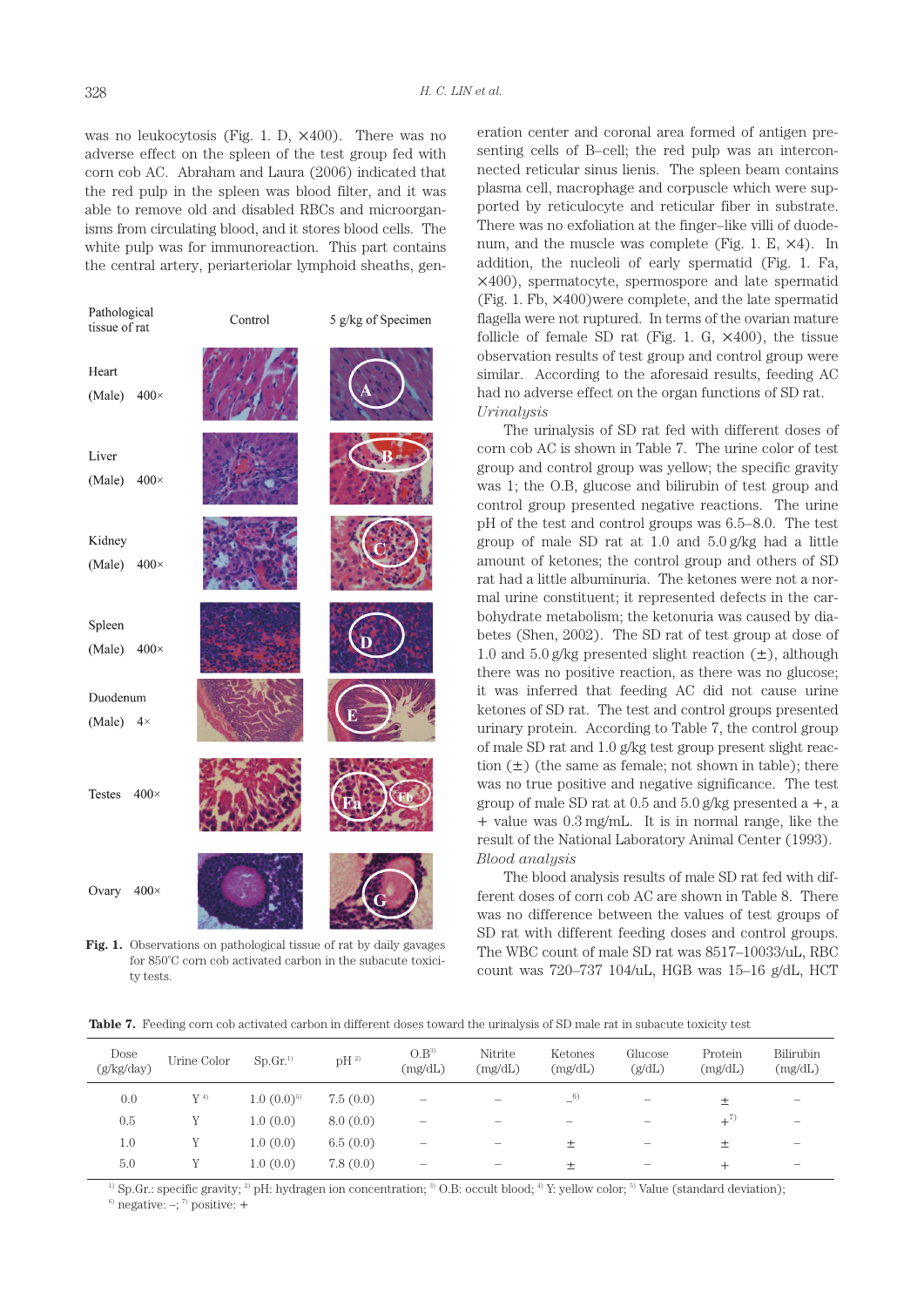was 46–48%, mean corpuscular volume (MCV) was 64–65 fL, mean corpuscular hemoglobin (MCH) is 20–22 pg, mean corpuscular hemoglobin concentration (MCHC) was  $31-34$  g/dL, platelet (PLT) is  $95-98$  104 uL<sup>-1</sup> and Lymphocyte percent (Lymph) was 85–90% (female has the same trend; not shown in table). According to the hematological normal values of SD rat indicated by the National Laboratory Animal Breeding and Research Center (1993), WBC count is 6000–13000/uL, RBC count is 700–1000 104/uL, HGB is 11–17 g/dL, HCT is 35–53%, MCV is 53–73 fL, MCH is 5–10 pg, MCHC is 29–34 g/dL, PLT is 50–130 104/uL and Lymph is 65–85%. Compared

**Table 8.** Feeding corn cob activated carbon in different doses toward the blood analysis of SD male rat in subacute toxicity test

|                      | Dose $(g/kg/day)$    |                      |                          |                      |  |  |  |  |
|----------------------|----------------------|----------------------|--------------------------|----------------------|--|--|--|--|
| Items <sup>1</sup>   | 0.0                  | 0.5                  | 1.0                      | 5.0                  |  |  |  |  |
| WBC $(\mu L)$        | $10033(5129)^{a2}$   | $9600(1837)^{4}$     | 8517 (2895) <sup>*</sup> | $11250(4084)^{4}$    |  |  |  |  |
| RBC $(10^4/\mu L)$   | $728 (14)^{a}$       | $737 (28)^{a}$       | $720 (30)^{a}$           | $735(54)^{a}$        |  |  |  |  |
| HGB (g/dL)           | $16(1)^{a}$          | $16(0)^{a}$          | $15(3)^{a}$              | $16(1)^{a}$          |  |  |  |  |
| HCT(%)               | $46(3)^{a}$          | 48 $(2)^{a}$         | $47(2)^{a}$              | 48 $(4)^a$           |  |  |  |  |
| $MCV$ (fL)           | $64(3)^{a}$          | $65(1)^{a}$          | $65(4)^{a}$              | $65(2)^{a}$          |  |  |  |  |
| $MCH$ (pg)           | $22(1)^{a}$          | $22(0)^{a}$          | $20(3)^{a}$              | $22(1)^{a}$          |  |  |  |  |
| $MCHC$ ( $g/dL$ )    | $34(1)^{a}$          | $34(0)^{a}$          | $31(6)^{a}$              | $34(1)^{a}$          |  |  |  |  |
| PLT $(10^{4}/\mu L)$ | $98(11)^{a}$         | $95(9)^{a}$          | $95(14)^{a}$             | $95(1)^{a}$          |  |  |  |  |
| Lymph $(\%)$         | $89(2)$ <sup>a</sup> | $90(2)$ <sup>a</sup> | $85(3)$ <sup>a</sup>     | $88(3)$ <sup>a</sup> |  |  |  |  |

1) WBC count: white blood cell count; RBC count: red blood cell count; HGB: hemoglobin; HCT: hematocrit; MCV: mean corpuscular volume; MCH: mean corpuscular hemoglobin; MCHC: mean corpuscular hemoglobin concentration; PLT: platelet; Lymph: lymphocyte percent.

<sup>2)</sup> Average values (standard deviation) within a transverse with the different superscripts are significantly different ( $\rho < 0.05$ ).

|                     | Dose $(g/kg/day)$    |                        |                       |                        |  |  |  |  |
|---------------------|----------------------|------------------------|-----------------------|------------------------|--|--|--|--|
| Items <sup>1</sup>  | 0.0                  | 0.5                    | 1.0                   | 5.0                    |  |  |  |  |
| $ALB$ ( $g/dL$ )    | $5 (0)^{a2}$         | $5(0)^a$               | $4(0)^{a}$            | $4(0)^{^a}$            |  |  |  |  |
| ALP (u/L)           | 456 $(27)^{a}$       | 429 $(100)^{a}$        | 389 (75) <sup>a</sup> | 447 (105) <sup>a</sup> |  |  |  |  |
| ALT (u/L)           | 44 $(2)^{a}$         | 43 $(3)^a$             | 46 (7) <sup>a</sup>   | 48 (8) <sup>a</sup>    |  |  |  |  |
| AST (u/L)           | $151 (25)^{a}$       | 161 $(40)^a$           | $162(53)^{a}$         | $152 \ (17)^{a}$       |  |  |  |  |
| BUN (mg/dL)         | $27(1)^{a}$          | $28(2)^{a}$            | $27(3)^{a}$           | $28(2)^{a}$            |  |  |  |  |
| CRE (mg/dL)         | $1 (0)^a$            | $1(1)^a$               | $1 (0)^a$             | $1\,(0)^a$             |  |  |  |  |
| $\gamma$ -GTP (u/L) | $0 (0)^a$            | $0 (0)^a$              | $0 (0)^a$             | $0 (0)^a$              |  |  |  |  |
| $GLO$ (mg/dL)       | $2 (0)^a$            | $2 (0)^a$              | $2 (0)^a$             | $2(0)^a$               |  |  |  |  |
| $GLU$ (mg/dL)       | $105 (4)^{a}$        | $120(65)^{a}$          | $98 (46)^{a}$         | $106 (23)^{a}$         |  |  |  |  |
| T-PRO (mg/dL)       | $7(0)^a$             | $7$ ( $0$ ) $^{\rm a}$ | $7(0)^a$              | $7(0)^a$               |  |  |  |  |
| A/G                 | $2(0)^a$             | $2 (0)^a$              | $2 (0)^a$             | $2(0)^a$               |  |  |  |  |
| Na (mmol/L)         | $148 (2)^{a}$        | $149(1)^{a}$           | $149(1)^{a}$          | $149(1)^{a}$           |  |  |  |  |
| $K \, (mmol/L)$     | $6(1)^{a}$           | $7(1)^{a}$             | $8(2)^{a}$            | $8(1)^{a}$             |  |  |  |  |
| Cl (mmol/L)         | $99(2)^{a}$          | $99(2)^{a}$            | $99(3)^{a}$           | $98(2)^{a}$            |  |  |  |  |
| Ca (mg/dL)          | $11(0)^a$            | $10(1)^{a}$            | $9(4)^{a}$            | $9(2)^{a}$             |  |  |  |  |
| $P$ (mg/dL)         | $22(1)$ <sup>a</sup> | $22(1)^{a}$            | $22(3)$ <sup>a</sup>  | $24(2)^{a}$            |  |  |  |  |

**Table 9.** Feeding corn cob activated carbon in different doses toward blood serum biochemical analysis of SD male rat in subacute toxicity test

1) ALB: albumin; ALP: alkaline phosphatase; ALT: alanine aminotransferase; AST: aspartate aminotransferase; BUN: blood urea nitrogen; CRE: creatinine; γ–GTP: γ–glutamyltransferase; GLO: globulin; GLU: glucose; T–PRO: total protein; A/G: albumin/globulin ratio; Na: sodium; K: potassium; Cl: chloride; Ca: calcium; P: phosphorus.

<sup>2)</sup> Average values (standard deviation) within a transverse with the different superscripts are significantly different ( $\rho < 0.05$ ).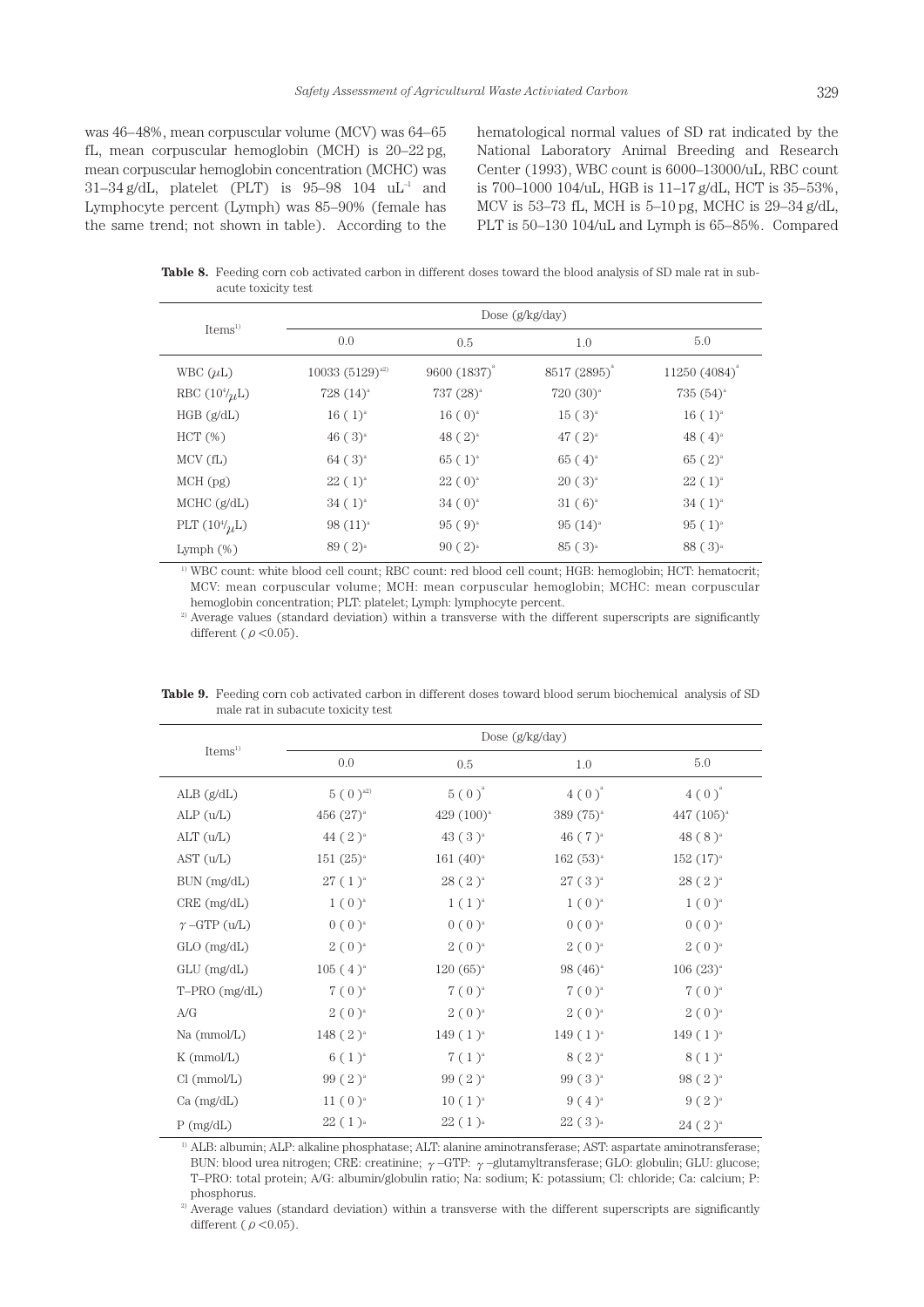with the values specified by the National Laboratory Animal Center, only the MCH of test groups and control groups of SD rat was higher than the latter one. However, Tsang's Veterinary Hematology of Chau–Loong Tsang indicates that the MCH vary with MCHC (Tsang, 1994), and its clinical interpretation is less meaningful than MCV and MCHC. There was no significant difference between the test groups and control groups in MCH. It is inferred that feeding different doses of AC has no effect on the bone marrow function of tested animals. *Blood serum biochemical analysis*

The biochemical effect of different doses of corn cob AC on the blood serum of male SD rat is shown in Table 9. The results of various groups showed no significant difference in statistical analysis (the same as results of female SD rat; not shown in table). According to the blood serum biochemical reference data of SD rat of the National Laboratory Animal Breeding and Research Center (1993) and previous studies (Shen, 2006; Tsai *et al*., 2005): albumin (ALB): 3.8–4.8 g/dL; alkaline phosphatase (ALP): 66–200 u/L; ALT: 21–26 u/L; AST: 90–130 u/L; blood urea nitrogen (BUN): 15–21 mg/dL; creatinine (CRE):  $0.3-0.6$  mg/dL;  $\gamma$ -glutamyltransferase (γ–GTP): 40 u/L; globulin (GLO): 1.8–3.0 mg/dL; glucose (GLU): 50–135 mg/dL; total protein (T–PRO): 7.1–7.9 mg/ dL; Albumin/globulin ratio (A/G): 1.6–2.1; sodium (Na): 137–143 mmol/L; potassium (K): 5.7–5.9 mmol/L; chloride (Cl): 100–103 mmol/L; calcium (Ca): 10.3–12.2 mg/ dL; phosphorus (P): 6.5–9.2 mg/dL. Compared with the aforesaid literatures, the ALP, ALT, AST and BUN of the control group and test groups of SD rats were in the range of the National Laboratory Animal Center (1993). The increase in the ALP resulted from the animal age (younger has higher value in usual) or hepatic disease (Jian, 1983). The ALT and AST are important indexes of hepatic necrosis examination; heart disease, injury and tumor shall be identified before examination (Shen, 2002). The BUN is higher than the standard resulted from nephritis, urinary tract obstruction, and congestive cardiac failure. It is one of the indicators for judging kidney function as CRE and blood electrolyte (Jian, 1983). The AST and ALT were too high in different experimental animals, but there was no significant difference compared with the control group. Therefore, if it resulted from feeding AC, the control group was in the range of the literatures, so it did not result from feeding AC. The BUN and P in various tests were higher than the results of the National Laboratory Animal Center (1993), but there was no significant difference, and the control group also had this phenomenon in tests. Therefore, it was not caused by AC directly.

#### CONCLUSION

The yield range of the three agricultural wastes as the precursors to prepare AC was 1.7–28.4%. The bagasse pith AC had the best iodine value, about 1020 mg/g. According to the results of yield and iodine value, the corn cob AC at activation temperature of 850˚C, 850˚C bagasse pith AC and 800˚C mushroom stalk AC were

used as the specimens for the cytotoxicity and mutagenicity tests. As for the performance of the AC, the number of residual bacteria was higher than 80% of the control group, meaning there was no cytotoxicity. The AC did not have exceeded spontaneous revertants by more than two times for *S. typhimurium* TA98 and TA100, so the AC had no mutagenicity. The specimen for the in vivo test was corn cob AC at activation temperature of 850˚C. According to the acute toxicity and subacute results, none of experimental animals died in the breeding period; the LD50 was higher than 5.0 g/kg. The feed consumption of control group and test group in the test period was less than that recorded in the animal breeding manual of the National Laboratory Animal Breeding and Research Center, but the feed consumption of control group also decreased. It is indicated that the decrease in food consumption does not result from feeding AC. In urine, blood and serum analyses, there was no significant difference between the control group and test group in organ weight and organ weight percentage according to Duncan's ANOVA. In terms of tissue pathology observation, there was no organopathy or inflammation in maximum dose level group. The aforesaid results showed that the tested specimens had no systematic poison for experimental animals, and the atoxic dose was higher than 5.0 g/kg. According to the test concentration of 5.0 g/kg of corn cob AC (average adult body weight is 70 kg, 350 g each time per day) and ADI (Acceptable Daily Intake), the daily adult (average weight 70 kg) intake is 3.5 g, this is safe within the ADI range. This result is the safe dose of commercially functional AC, and it can increase the added value of agricultural wastes in application.

### ACKNOWLEDGEMENTS

The authors offer the sincere appreciation to the National Science Council through Grant No. NSC 95–2313–B–415–014 for financial support.

#### REFERENCES

- Abe, I., M. Hitomi, N. Ikuta, I. Kawafune and Y. Kera 1961 Properties of porous carbons prepared from the wood of Japanese Cypress – Effect of carbonization time at 900˚C. *Carbon*, **34**(11): 1455–1455
- Abraham, L. K. and L. T. Laura 2006 *Histology and Cell Biology An Introduction to Pathology*, 3rd edition. Amazon pp. 25–500
- Ames, B. N., J. McCann and E. Yamasaki 1975 Methods for detecting carcinogens and mutagens with the *Salmonella/mammalian* – Microsome mutagenicity test. *Mutat Res*., **31**: 347–364.
- Chang, C. F., C. Y. Chang, S. L Chang, S. Y. Lee and P. C. Wang 1998 Effect of physical carbonization and activation methods on the preparation of activated carbon corn cob. *J. Chinese Institute of Envi. Eng*., **8**: 227–232
- Chang, C. F., C. Y. Chang, J. L. Shie, S. L. Lee, S. Y. Wang, P. S. Lin and W. T. Tsai 2003 Production of activated carbons from agricultural waste corn cob by chemical and/or physical activations: An overview. *J. Chinese Institute of Envi. Eng*., **13**(2): 135–141
- Chen, H. B. 2003 *Manufacturing of Bamboo Charcoal and Activated Carbon*. Department of Wood Science and design. National Pingtung University of Science and Techology, Master thesis
- Chou, C. Y. 1988 *Development of Agricultural Wastes Process*.